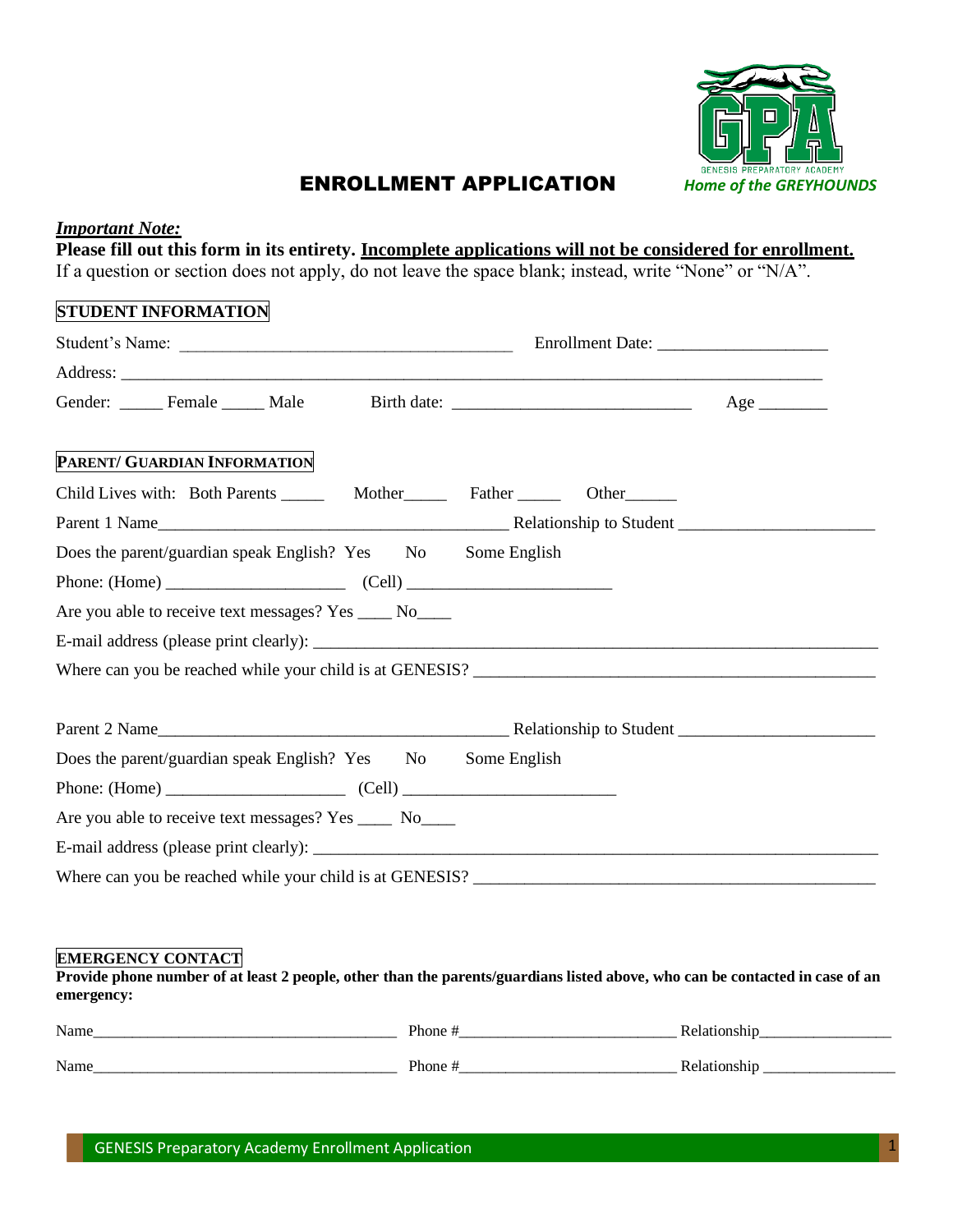| <b>Name</b> | Age | <b>School</b> | <b>Relationship to Student</b> |
|-------------|-----|---------------|--------------------------------|
|             |     |               |                                |
|             |     |               |                                |
|             |     |               |                                |
|             |     |               |                                |
|             |     |               |                                |

## **Pick-Up / Dismissal Authorization**

\* **Important Note:** Anyone who is not listed will not be able to pick up your child unless advance written notice is given by you. Staff will not be able to accept phone calls for authorization.

#### **Please list the names of individuals authorized to pick up your child.**

| <b>NAME</b> | <b>RELATIONSHIP TO STUDENT</b> |
|-------------|--------------------------------|
|             |                                |
|             |                                |
|             |                                |
|             |                                |
|             |                                |
|             |                                |
|             |                                |
|             |                                |

## **MEDICAL INFORMATION**

| <b>MEDICAL CONDITIONS</b>               |                                                     |                  |                                  |  |
|-----------------------------------------|-----------------------------------------------------|------------------|----------------------------------|--|
| 1.                                      | 2.                                                  |                  | 3.                               |  |
| <b>ALLERGIES TO MEDICATIONS OR FOOD</b> |                                                     |                  |                                  |  |
|                                         | <b>MEDICATION/FOOD ALLERGIES</b><br><b>REACTION</b> |                  |                                  |  |
|                                         |                                                     |                  |                                  |  |
|                                         |                                                     |                  |                                  |  |
| <b>CURRENT MEDICATION REGIMEN</b>       |                                                     |                  |                                  |  |
| <b>MEDICATION</b>                       | <b>DOSAGE</b>                                       | <b>FREQUENCY</b> | <b>CONDITION / SPECIAL NOTES</b> |  |
|                                         |                                                     |                  |                                  |  |
|                                         |                                                     |                  |                                  |  |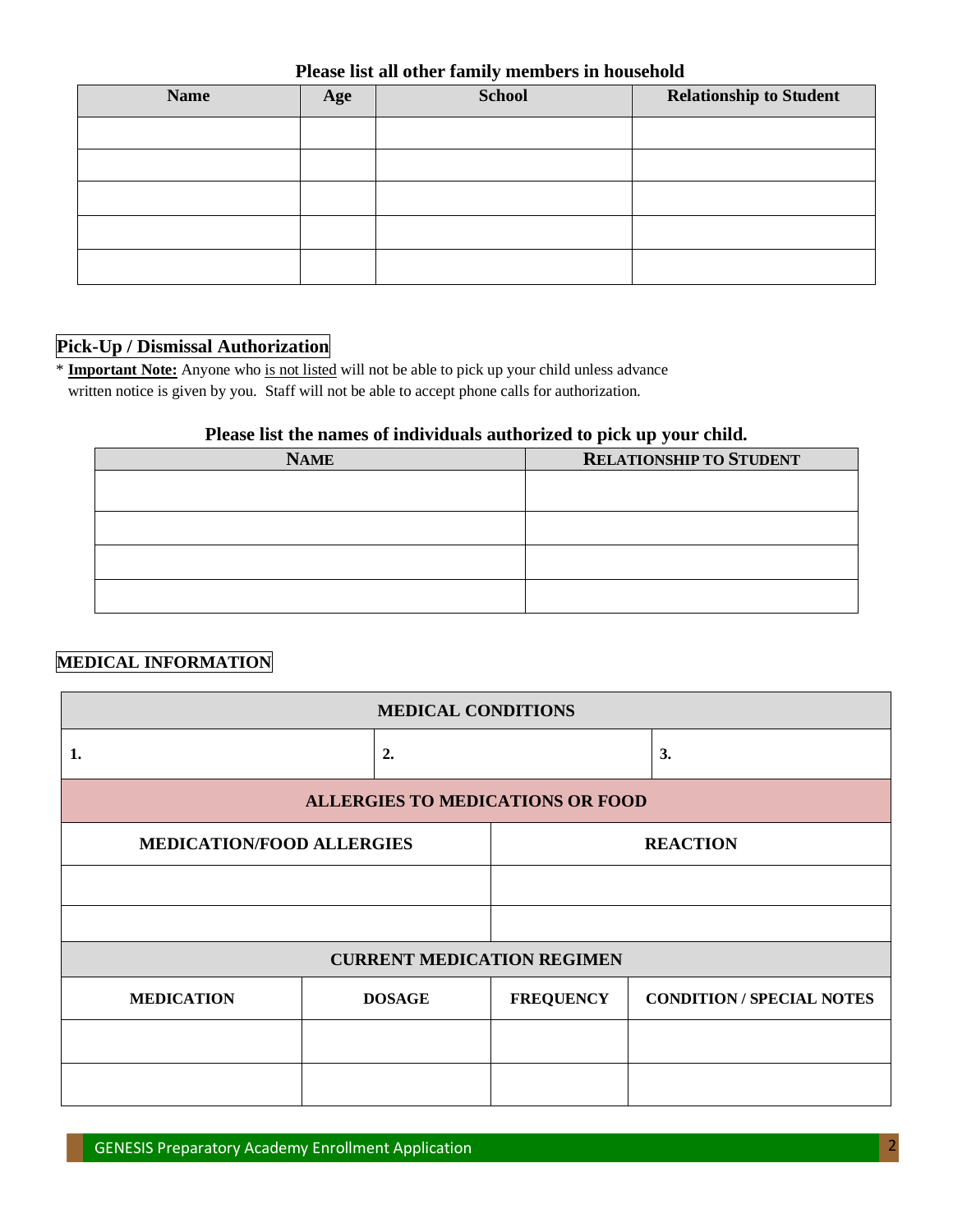## **ADDITIONAL INFORMATION**

|  |  | Has the student ever been withdrawn, dismissed, expelled, or suspended from an academic institution or program? |
|--|--|-----------------------------------------------------------------------------------------------------------------|
|--|--|-----------------------------------------------------------------------------------------------------------------|

\_\_\_\_\_\_\_\_\_\_\_\_\_\_\_\_\_\_\_\_\_\_\_\_\_\_\_\_\_\_\_\_\_\_\_\_\_\_\_\_\_\_\_\_\_\_\_\_\_\_\_\_\_\_\_\_\_\_\_\_\_\_\_\_\_\_\_\_\_\_\_\_\_\_\_\_\_\_\_\_\_\_\_\_\_\_\_\_\_\_\_\_\_\_\_\_\_\_

\_\_\_\_\_\_\_\_\_\_\_\_\_\_\_\_\_\_\_\_\_\_\_\_\_\_\_\_\_\_\_\_\_\_\_\_\_\_\_\_\_\_\_\_\_\_\_\_\_\_\_\_\_\_\_\_\_\_\_\_\_\_\_\_\_\_\_\_\_\_\_\_\_\_\_\_\_\_\_\_\_\_\_\_\_\_\_\_\_\_\_\_\_\_\_\_\_\_

\_\_\_\_\_\_\_\_\_\_\_\_\_\_\_\_\_\_\_\_\_\_\_\_\_\_\_\_\_\_\_\_\_\_\_\_\_\_\_\_\_\_\_\_\_\_\_\_\_\_\_\_\_\_\_\_\_\_\_\_\_\_\_\_\_\_\_\_\_\_\_\_\_\_\_\_\_\_\_\_\_\_\_\_\_\_\_\_\_\_\_\_\_\_\_\_\_\_

\_\_\_\_\_\_\_\_\_\_\_\_\_\_\_\_\_\_\_\_\_\_\_\_\_\_\_\_\_\_\_\_\_\_\_\_\_\_\_\_\_\_\_\_\_\_\_\_\_\_\_\_\_\_\_\_\_\_\_\_\_\_\_\_\_\_\_\_\_\_\_\_\_\_\_\_\_\_\_\_\_\_\_\_\_\_\_\_\_\_\_\_\_\_\_\_\_\_

\_\_\_\_\_\_\_\_\_\_\_\_\_\_\_\_\_\_\_\_\_\_\_\_\_\_\_\_\_\_\_\_\_\_\_\_\_\_\_\_\_\_\_\_\_\_\_\_\_\_\_\_\_\_\_\_\_\_\_\_\_\_\_\_\_\_\_\_\_\_\_\_\_\_\_\_\_\_\_\_\_\_\_\_\_\_\_\_\_\_\_\_\_\_\_\_\_\_

\_\_\_\_\_\_\_\_\_\_\_\_\_\_\_\_\_\_\_\_\_\_\_\_\_\_\_\_\_\_\_\_\_\_\_\_\_\_\_\_\_\_\_\_\_\_\_\_\_\_\_\_\_\_\_\_\_\_\_\_\_\_\_\_\_\_\_\_\_\_\_\_\_\_\_\_\_\_\_\_\_\_\_\_\_\_\_\_\_\_\_\_\_\_\_\_\_\_

☐ Yes ☐ No If yes, please explain. \_\_\_\_\_\_\_\_\_\_\_\_\_\_\_\_\_\_\_\_\_\_\_\_\_\_\_\_\_\_\_\_\_\_\_\_\_\_\_\_\_\_\_\_\_\_\_\_\_\_\_\_\_\_\_\_\_\_\_\_\_\_\_\_\_\_\_\_\_\_

Does the applicant receive enrichment or remediation support at the current school?  $\Box$  Yes  $\Box$  No

If yes, please explain. \_\_\_\_\_\_\_\_\_\_\_\_\_\_\_\_\_\_\_\_\_\_\_\_\_\_\_\_\_\_\_\_\_\_\_\_\_\_\_\_\_\_\_\_\_\_\_\_\_\_\_\_\_\_\_\_\_\_\_\_\_\_\_\_\_\_\_\_\_\_\_\_\_\_\_\_\_\_\_\_

Has your student struggled or been diagnosed with a chronic or long-term medical condition? □ Yes □ No

If so, please explain. The same state of the state of the state of the state of the state of the state of the state of the state of the state of the state of the state of the state of the state of the state of the state of

Does your child have any religious, holidays, practices, restrictions, or limitations for which we need to know?

What are your child's greatest interests or hobbies?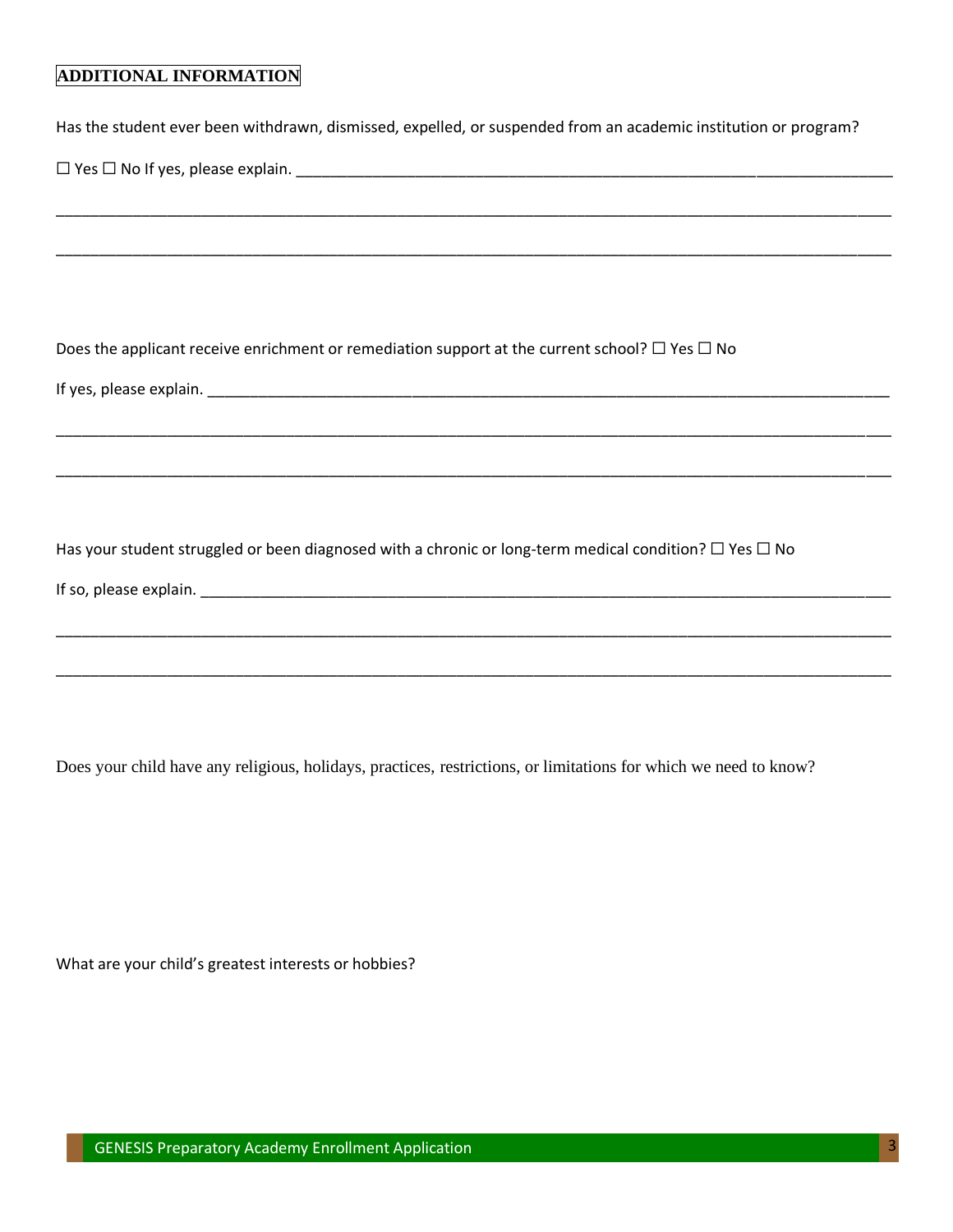What are your child's greatest **strengths** (Please include any academic, physical, behavioral, and social strengths.)?

What are your child's greatest **challenges**? (Please include any academic, physical, behavioral, and social challenges.)

Please explain any specific learning disabilities, behavioral disorders, medications, etc. that may affect your child's performance?

Please share any additional information that you feel would be helpful for our program staff to know in order to best meet the needs of your child.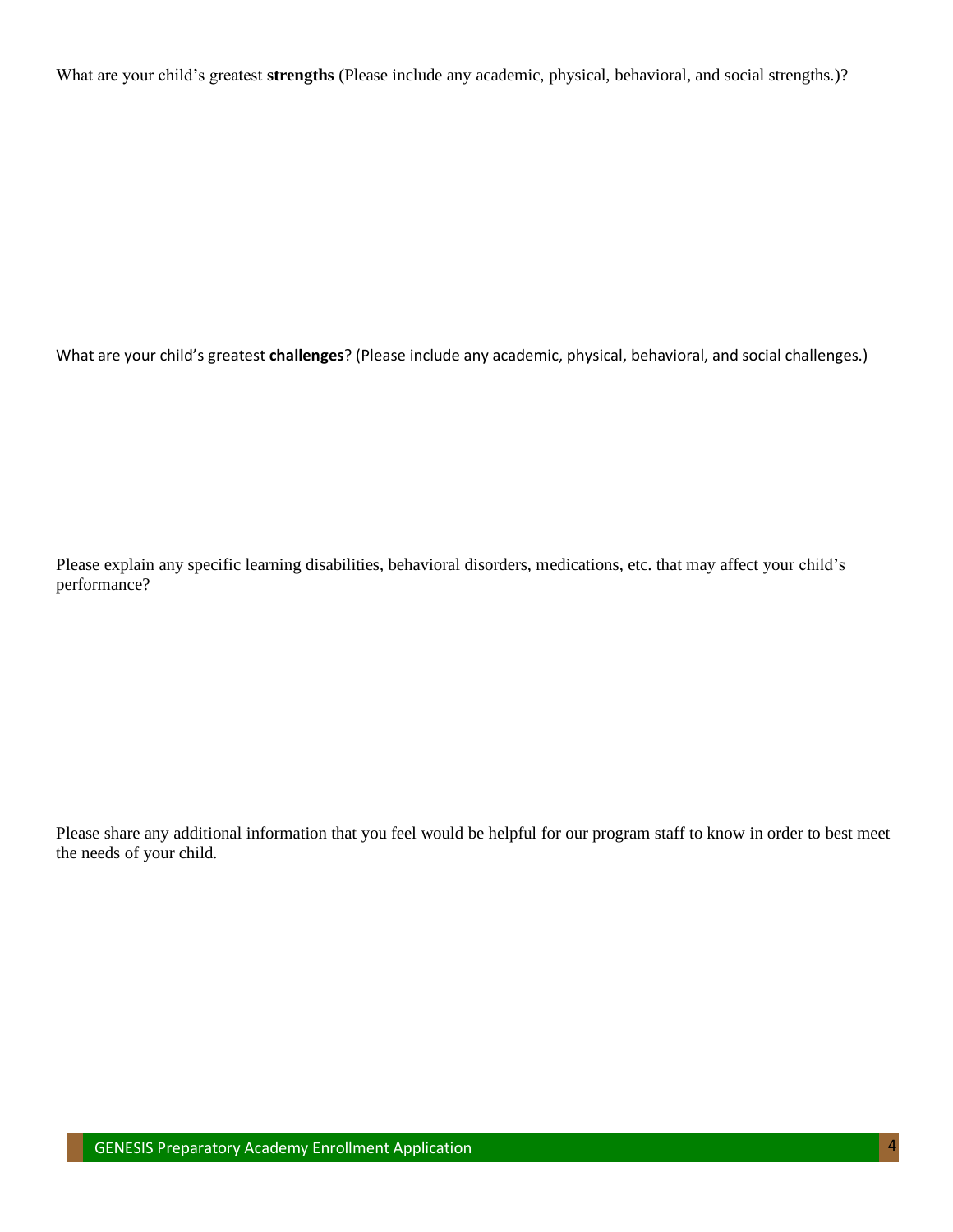# Parent/Guardian Release Form

**Please read each section carefully.** Your signature must be given for **General Release of Liability** for your child to enroll.

## **GENERAL RELEASE OF LIABILITY**

In consideration of my child being allowed participation privileges in any GENESIS Consulting Group LLC, I hereby assume full responsibility for any risk of bodily injury, death, and/or property damage while using the premises or any facilities or equipment hereon. I further agree to hold harmless GENESIS Consulting Group LLC, their partners, directors, officers, employees, agents, and volunteers from any and all claims that may result from any action for damages, including but not limited, to such claims that may result from injury or death, accident or otherwise, during or arising in any way from said activity. I acknowledge that this General Release of Liability of GENESIS Consulting Group, and its partners is binding on me and not my heirs, personal representatives, successors, and assigns.

 **\*I have fully read, understood, and accept the terms and conditions of general release of liability.** 

**\_\_\_\_\_\_\_\_\_\_\_\_\_\_\_\_\_\_\_\_\_\_\_\_\_\_\_\_\_\_\_\_\_\_\_\_\_\_\_\_\_\_\_\_\_\_\_\_\_\_\_\_\_\_\_\_\_\_ \_\_\_\_\_\_\_\_\_\_\_\_\_\_\_\_\_\_\_\_\_\_\_\_\_\_\_\_\_\_\_\_\_\_\_\_\_\_\_\_\_\_\_\_\_ Parent/Guardian name (Print) Date** Development of the Date of Date Date of Date of Date of Date of Date of Date of Date of Date of Date of Date of Date of Date of Date of Date of Date of Date of Date of Date of Date of Da

## **EMERGENCY MEDICAL TREATMENT**

I authorize GENESIS Learning Services via staff to arrange for transportation for emergency medical treatment in case of accident or acute illness of volunteer/participant. In the event it is not possible to receive instruction for the participant's care, consent is given to any licensed physician for treatment. I allow the physician to administer medication and to perform necessary treatment for the preservation of the participant's health and well-being. I understand that any cost incurred for treatment of sudden illness or accident shall be paid by me. This authorization and consent for treatment is given to the program staff and GENESIS Consulting Group LLC. in conjunction with any authorized event.

 **\* I have fully read, understood, and accepted the terms and conditions for emergency medical treatment.** 

 $\mathcal{L}_\text{max} = \frac{1}{2} \sum_{i=1}^n \mathcal{L}_\text{max} = \frac{1}{2} \sum_{i=1}^n \mathcal{L}_\text{max} = \frac{1}{2} \sum_{i=1}^n \mathcal{L}_\text{max} = \frac{1}{2} \sum_{i=1}^n \mathcal{L}_\text{max} = \frac{1}{2} \sum_{i=1}^n \mathcal{L}_\text{max} = \frac{1}{2} \sum_{i=1}^n \mathcal{L}_\text{max} = \frac{1}{2} \sum_{i=1}^n \mathcal{L}_\text{max} = \frac{1}{2} \sum_{i=$ Parent/Guardian name (PRINT) Date **Parent/Guardian (SIGNATURE)** Date

# **I** *DO NOT* **authorize GENESIS Learning Services staff release for emergency medical treatment.**

Parent/Guardian Name (PRINT) Parent Guardian (SIGNATURE) Date

## **MEDIA RELEASE**

I hereby consent to publish in print or electronically the likeness/image, speech in any audio tape, video tape, film or photograph made by any GENESIS Learning Services and its partners of my child. I expressly release all claims against GENESIS Learning Services and its licensees, assignees, affiliates and successors from any privacy, defamation, or other claims have arising out of broadcast, exhibition, publication, or promotion of this program, including any compensation claim related to the use of the materials.

 **\* I have fully read, understood, and accepted the terms and conditions for Media Release.** 

 **\_\_\_\_\_\_\_\_\_\_\_\_\_\_\_\_\_\_\_\_\_\_\_\_\_\_\_\_\_\_\_\_\_\_\_\_\_ \_\_\_\_\_\_\_\_\_\_\_\_\_\_\_\_\_\_\_\_\_\_\_\_\_\_\_\_\_\_\_\_\_\_\_\_ \_\_\_\_\_\_\_\_\_\_\_\_\_\_\_** Parent/Guardian name (PRINT) Parent/Guardian (SIGNATURE) Date

**\_\_\_\_\_\_\_\_\_\_\_\_\_\_\_\_\_\_\_\_\_\_\_\_\_\_\_\_\_\_\_\_\_\_\_\_\_\_ \_\_\_\_\_\_\_\_\_\_\_\_\_\_\_\_\_\_\_\_\_\_\_\_\_\_\_\_\_\_\_\_\_\_\_\_\_\_\_ \_\_\_\_\_\_\_\_\_\_\_\_\_\_\_**

 **I** *DO NOT* **agree to the Media Release.**

Parent/Guardian Name (PRINT) Parent Guardian (SIGNATURE) Date

GENESIS Preparatory Academy Enrollment Application

**\_\_\_\_\_\_\_\_\_\_\_\_\_\_\_\_\_\_\_\_\_\_\_\_\_\_\_\_\_\_\_\_\_\_\_\_\_\_\_\_\_\_\_\_\_\_\_\_\_\_\_\_\_\_\_\_\_\_\_\_\_\_\_\_\_\_\_\_\_\_\_\_\_\_\_\_\_\_\_\_\_\_\_\_\_\_\_\_\_\_\_\_\_\_\_\_\_\_\_\_\_\_\_\_\_\_**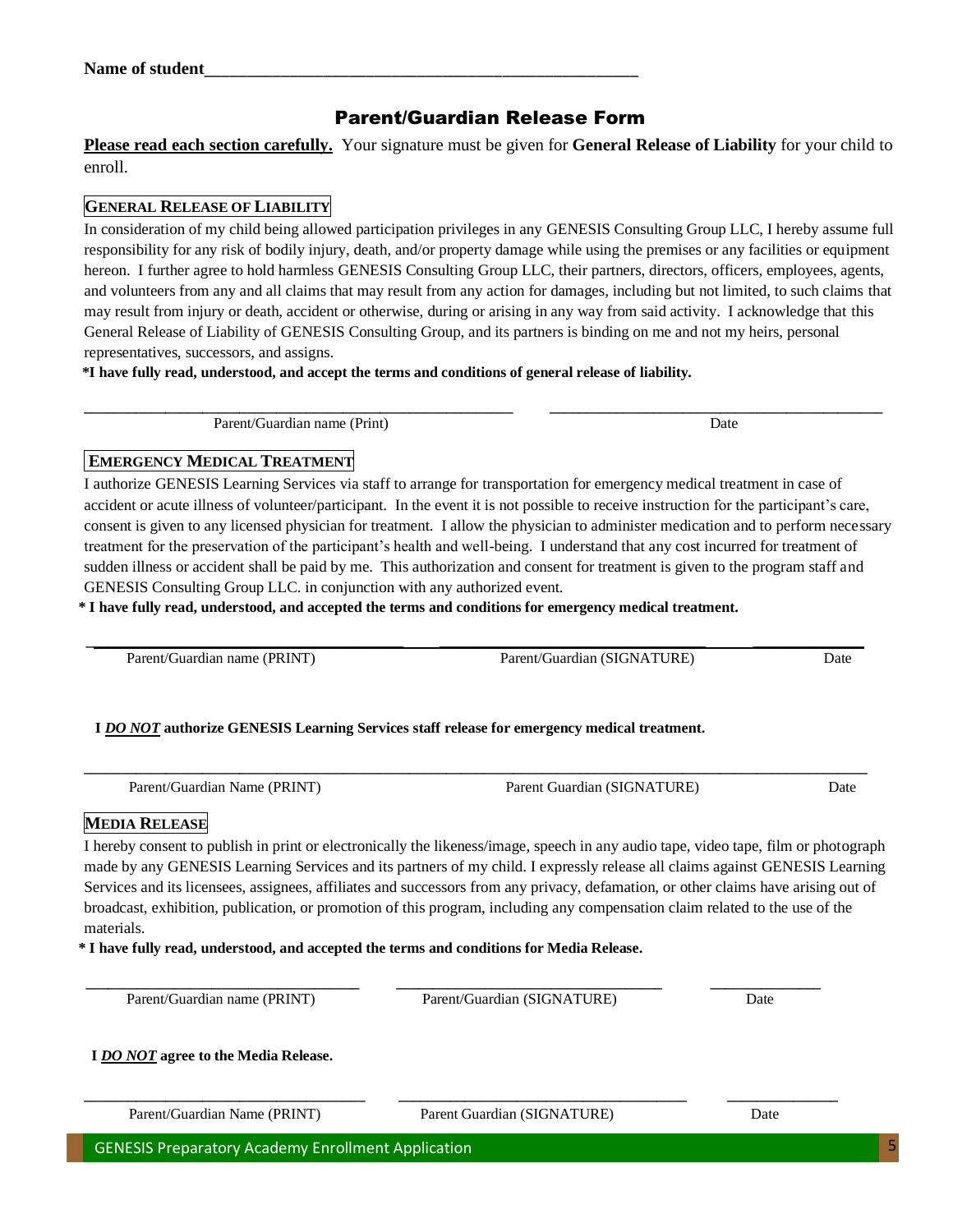# **Behavior Management Policy 2022-2023**

Child's Name: **\_\_\_\_\_\_\_\_\_\_\_\_\_\_\_\_\_\_\_\_\_\_\_\_\_\_\_\_\_\_\_\_\_\_\_\_\_\_\_\_\_\_\_\_\_\_\_\_\_\_\_\_\_\_\_\_\_\_\_\_\_\_\_\_\_\_\_\_\_\_\_\_\_\_\_\_\_\_\_\_\_\_\_\_\_\_**

The staff of GENESIS's Afterschool Enrichment Program request that you take time to discuss this information with your child prior to his/her enrollment in the program. It is important that both you and your child understand and agree to this policy. Disrespect to any staff will *NOT* be tolerated. Any student who repeatedly disobeys the rules will be referred to the Program Director and may be at risk of being removed from the program.

### *The behavior rules of GENESIS'S are as follow:*

- Follow all directions given by staff.
- □Treat others as you would like to be treated. Be polite.
- $\Box$ Respect others (peers, staff, and volunteers) and the property of others.
- Everyone must help set up and clean up.
- Always get permission from staff before leaving an area.
- Disorderly conduct to include obscene language, teasing, bullying, threatening or
- Fighting will *not* be tolerated under *any* circumstances!
- $\Box$  No talking while the staff is talking.

□Personal music players and cell phones are NOT permitted to be used during program hours.

#### *Discipline procedures will be handled through the following procedures:*

**1. First Offense:** A conference between staff member and child will be held to determine the problem and seek solutions. The staff will complete a behavior report explaining the disruptive behavior and the action that was taken to try to stop the inappropriate behavior.

2. **Second Offense:** A behavior report will be completed by the staff member, and the staff will also call the parent/guardian. The behavior of the child will be discussed and the parent/guardian will be asked to participate in resolving the problem. This behavior report will be given to the parent to read, sign, and return.

3. **Third Offense:** Staff will determine if child needs to be withdrawn from the program.

After the conference, staff will determine whether or not the child's behavior will result in exclusion from the Program. If a child is excluded s/he might not be considered for re-enrollment.

#### **I have read and agree to this policy. I will discuss it with my child. Please sign the behavior management plan policy.**

| Parent's Name | Signature | Date |
|---------------|-----------|------|
|               |           |      |
| Child's Name  | Signature | Date |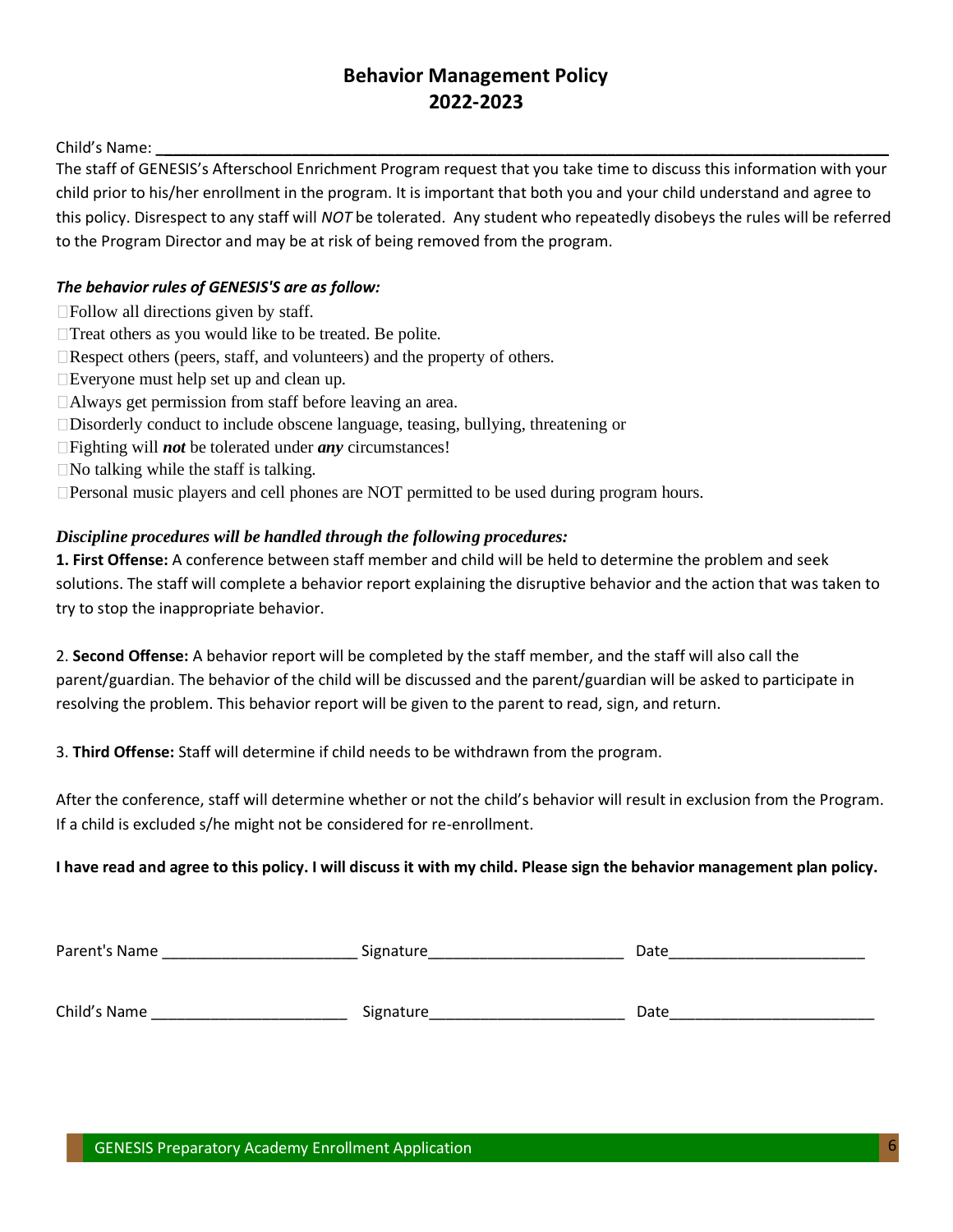# **WAIVER OF LIABILITY HOLD HARMLESS AGREEMENT FOR TRANSPORTATION OF STUDENTS**

Transporting student to and from GENESIS Learning Services related activities by van/bus by a GENESIS staff.

Please read this form carefully and be aware in signing this waiver for your child(ren) to be transported by van/bus by an GENESIS staff members and any activities associated therewith you will be waiving your rights to all claims for injuries you and/or your child(ren) might sustain arising out of being transported by van/bus by an GENESIS staff member and you will be required to indemnify, hold harmless and defend GENESIS for any claims arising out of your child(ren) being transported by van/bus by an GENESIS staff members.

In consideration of my child(ren) being allowed to be transported by van/bus by a GENESIS staff member, as the Parent or legal guardian of a participant under 18 years of age, I recognize and acknowledge that there are certain risks of physical injury associated with being transported by van/bus by a GENESIS staff member. I agree to assume the full risk of injuries that may be sustained by any minor child(ren) of mine, as a result of being transported by van/bus by a GENESIS Learning Services staff member and all activities connected or associated therewith. I agree to waive and relinquish all claims on behalf of my child(ren) that the child(ren) may have against GENESIS Learning Services as a result of the child(ren) being transported by van/bus by GENESIS Learning Services staff member.

I do hereby fully release and discharge GENESIS Learning Services and its staff and partners from any and all claims from injuries, damage or loss which I, or any child(ren) may have or which may occur to my child(ren) on account of his/her being transported by van/bus by a GENESIS Learning Services staff member. I further agree to indemnify and hold harmless and defend GENESIS and its staff and partners from any and all claims sustained by me or my child(ren), and arising out of, connected with, or in any way associated with being transported by van/bus by a GENESIS Learning Services staff.

I have read and fully understand the above Waiver and Release of all claims.

\_\_\_\_\_\_\_\_\_\_\_\_\_\_\_\_\_\_\_\_\_\_\_\_\_\_\_\_\_\_\_\_\_\_\_\_\_\_\_\_\_\_\_\_\_\_\_\_\_\_\_\_\_\_\_\_\_\_\_\_\_\_\_\_\_\_\_

\_\_\_\_\_\_\_\_\_\_\_\_\_\_\_\_\_\_\_\_\_\_\_\_\_\_\_\_\_\_\_\_\_\_\_\_\_\_\_\_\_\_\_\_\_\_\_\_\_\_\_\_\_\_\_\_\_\_\_\_\_\_\_\_\_\_\_

\_\_\_\_\_\_\_\_\_\_\_\_\_\_\_\_\_\_\_\_\_\_\_\_\_\_\_\_\_\_\_\_\_\_\_\_\_\_\_\_\_\_\_\_\_\_\_\_\_\_\_\_\_\_\_\_\_\_\_\_\_\_\_\_\_\_\_

Name(s) of Child(ren)

Printed Name of Parent/Legal Guardian

Signature of Parent/Legal Guardian Date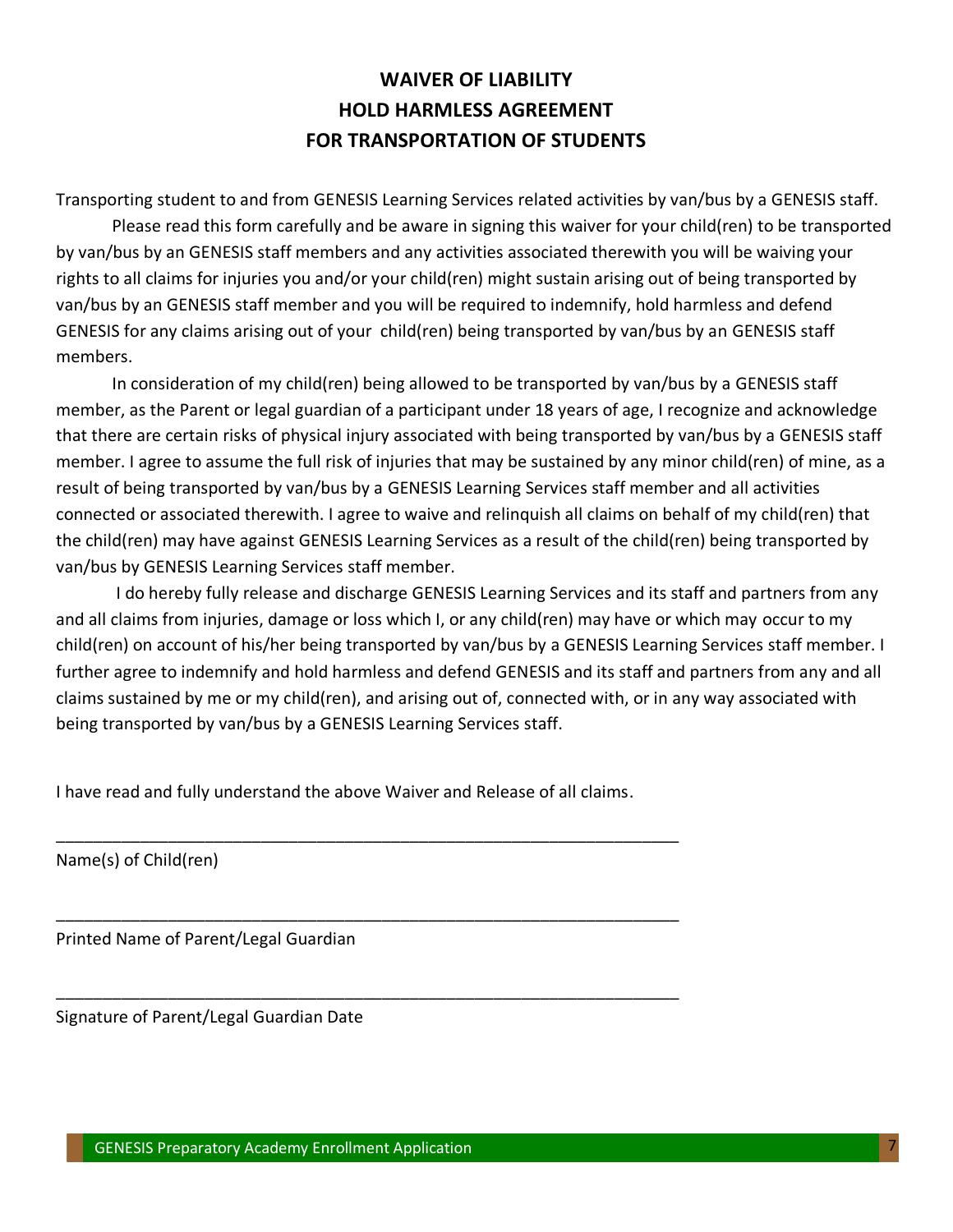## **MEMORANDUM OF UNDERSTANDING**

GENESIS program staff and the parents of the students participating in the program offered by GENESIS Learning Services agree that this Memorandum of Understanding outlines how the parents, the GENESIS staff, and the students will share the responsibility for improved student academic achievement and the means by which the program and parents will build and develop a partnership that will help the participants to be successful during the school year.

## **GENESIS Responsibilities**

### *The GENESIS program staff will:*

- 1. Provide increased program quality and instruction in a supportive and effective learning environment.
- 2. Hold parent-staff conferences to develop and measure goals as it relates to the individual child's achievement**.**
- 3. Provide parents reports on their child's progress and performance**.** This will be done through progress reports given by the online school.
- 4. The staff welcomes and encourages your feedback, suggestions, and concerns. We can be made available for private conferences with parents Monday – Friday by appointment only.
- 5. Provide parents opportunities to observe activities, as well as participate in various workshops to be offered through our program.
- 6. Provide information to parents of participating students in an understandable and uniform format, and, to the extent practicable, in a language that parents can understand.

### **Parent Responsibilities**

#### *We, as parents, will support our children's learning and social development in the following ways:*

- 1. Ensuring that my child attends the program every day until the program day ends.
- 2. Supporting the program events and activities.
- 3. Participating, as appropriate, in decisions relating to my children's education.
- 4. Promoting positive use of my child's extracurricular time.
- 5. Communicating with the program staff by promptly reading all notices either received by my child or by mail and responding as appropriate.
- 6. Serving, to the extent possible, on policy advisory groups, such as being a parent representative on the, which is made up of parents who meet monthly to offer programs to engage parents in activities to support their students.

### **Student Responsibilities**

#### *I, the student, will share the responsibility to improve my academic achievement and social development. Specifically, I will:*

- 1. Complete school assignments and ask for help when I need it.
- 2. I will attend the program every day.
- 3. Demonstrate respect and cooperation with all program staff, volunteers, and other students at all times.
- 4. Actively participate in all activities.
- 5. Give to my parents or the guardian all notices and information received by me from the program staff every day.

| Program Staff (Print)     | Program Staff (Signature)   |      | Date |
|---------------------------|-----------------------------|------|------|
| Parent / Guardian (Print) | Parent/Guardian (Signature) | Date |      |
| Student (Print)           | Student (Signature)         |      | Date |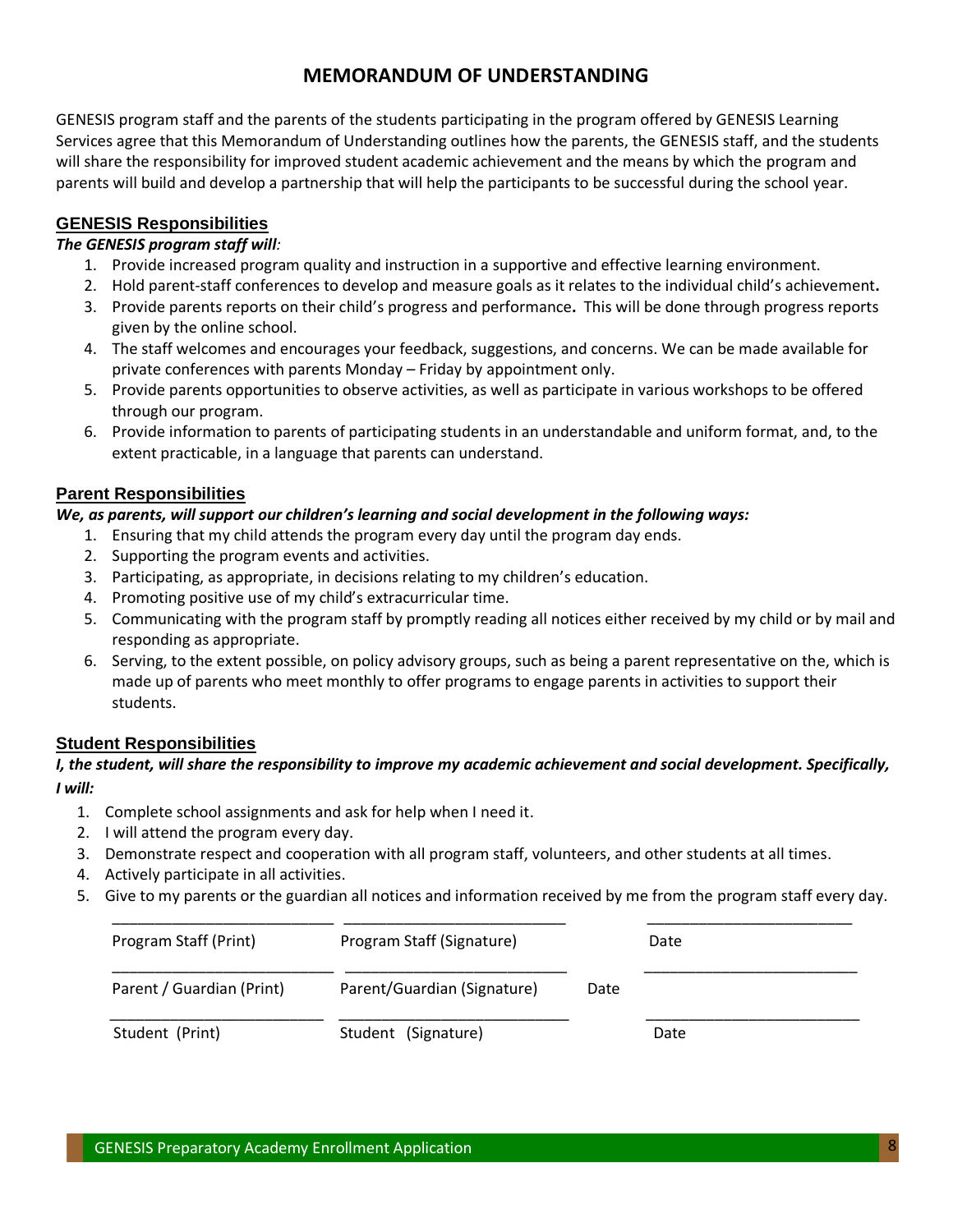## **PARENT AGREEMENT**

Please read the following statement and sign below that you understand and agree with Genesis Preparatory Academy's conditions of admission.

● I understand that if my child illegally possesses or uses alcoholic beverages, drugs, or tobacco products at or away from school, he or she may be dismissed from school or subjected to other disciplinary measures at the discretion of the administration. Any illegal activity at the school will be reported to the local authorities.

● I have carefully examined and endorsed Genesis Preparatory Academy mission and model and commit to partnering with the school in the total education of my child. I pledge my loyalty to the aims and ideals of Genesis Preparatory Academy and will bring any criticisms directly to the faculty and/or administration so that those in authority may properly consider them.

● If, for any reason, my child does not meet the academic requirements or cooperate with the disciplinary standards in accordance with the Student Handbook, I will cooperate with the administration as it handles these situations and will avoid discussion with those not involved, so as to avert a spirit of dissension and division at either my child's or the school's expense. Genesis Preparatory Academy reserves the right to dismiss, suspend, or otherwise discipline any student who does not adhere to the standards stated in the Student Handbook.

● I understand that my child will go on outings and excursions authorized by the school and will participate in school activities, including extra-curricular activities, both at and away from school.

● I understand that Genesis Preparatory Academy accepts students and teachers from all backgrounds. Teachers and students are free to discuss their private beliefs without expecting other students to adopt or practice them. We are expected to always be respectful and tolerant of others at all times.

● Genesis Preparatory Academy recognizes the deep commitment a family makes when investing in their child's / children's education and ultimately their future. We take your investment seriously and work diligently to balance affordability with our dedication to educating the whole child: mind, body, and spirit. Our goal is to provide your child or children with an education that will pay dividends for a lifetime. Please note that Genesis Preparatory Academy will expect the agreed upon payment until the commitment has been paid in full unless the board agrees to release the family from their obligation. By signing below, I acknowledge my willing compliance with the foregoing and understand that this form will remain on file and in effect for as long as my student(s) is/are enrolled at Genesis.

I have read and fully understand the above parent agreement.

\_\_\_\_\_\_\_\_\_\_\_\_\_\_\_\_\_\_\_\_\_\_\_\_\_\_\_\_\_\_\_\_\_\_\_\_\_\_\_\_\_\_\_\_\_\_\_\_\_\_\_\_\_\_\_\_\_\_\_\_\_\_\_\_\_\_\_

\_\_\_\_\_\_\_\_\_\_\_\_\_\_\_\_\_\_\_\_\_\_\_\_\_\_\_\_\_\_\_\_\_\_\_\_\_\_\_\_\_\_\_\_\_\_\_\_\_\_\_\_\_\_\_\_\_\_\_\_\_\_\_\_\_\_\_

\_\_\_\_\_\_\_\_\_\_\_\_\_\_\_\_\_\_\_\_\_\_\_\_\_\_\_\_\_\_\_\_\_\_\_\_\_\_\_\_\_\_\_\_\_\_\_\_\_\_\_\_\_\_\_\_\_\_\_\_\_\_\_\_\_\_\_

Name(s) of Child(ren)

Printed Name of Parent/Legal Guardian

Signature of Parent/Legal Guardian Date